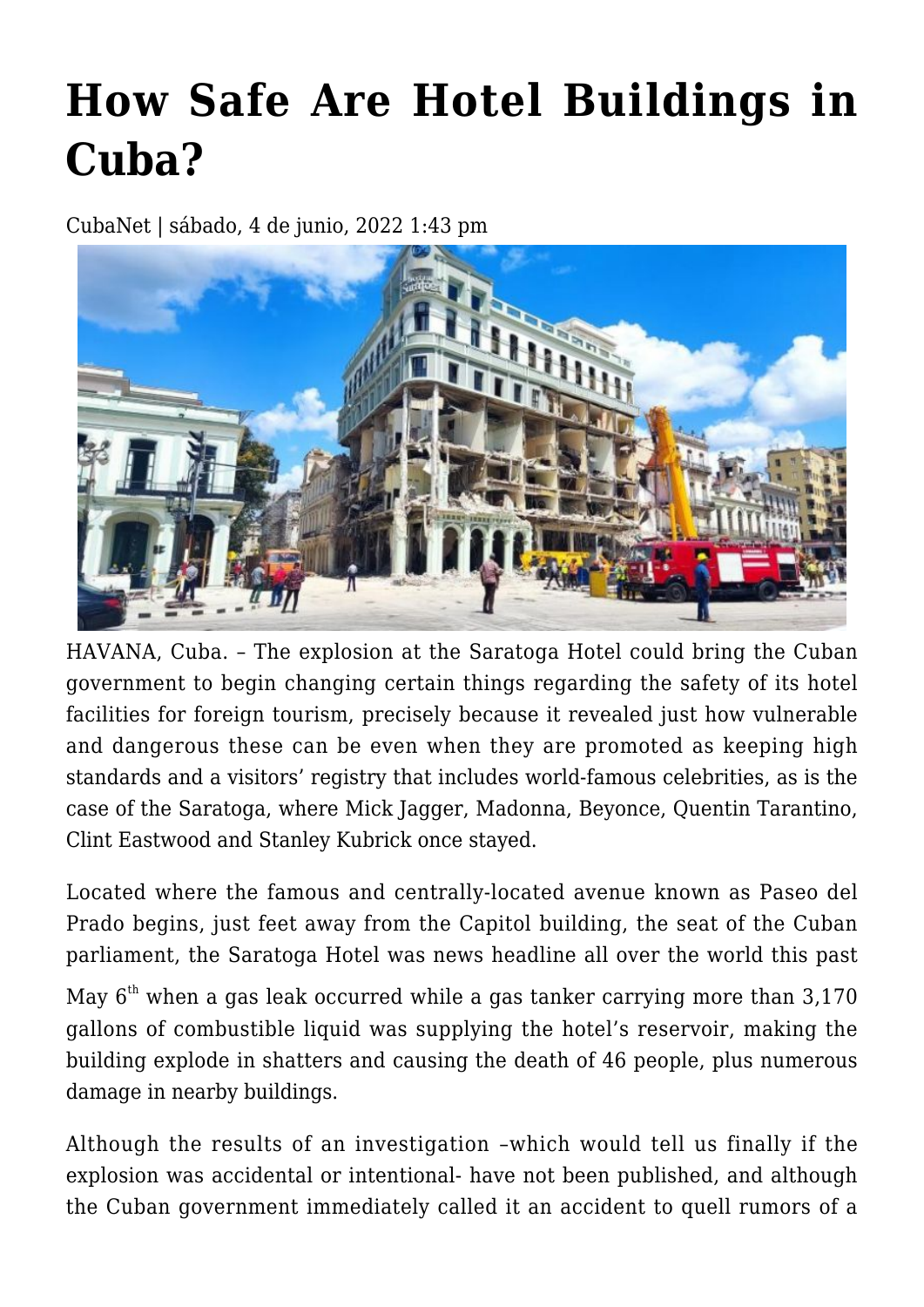possible sabotage, the evidence so far has made clear that the explosion was the result of a gas leak. Gas was used for kitchens and boilers at the Saratoga Hotel, and it was kept in two reservoirs located in the basement and on the roof of the building, in spite of the risks that the use and handling of the highly volatile fuel entail, especially in a densely populated and crowded area.



Hotel Saratoga antes de la tragedia (Foto de los autores)

Of the witness testimonies published by several news outlets during the early hours of the tragedy, some speak of various negligent incidents which together resulted in, or caused, the tragedy. Examples of negligence are: the wrong location of the gas reservoirs – where aesthetics trumped safety- in the basements

of a  $19<sup>th</sup>$  Century building; the frequent smell of gas that workers reported regularly prior to the explosion; the absence of a security cordon and danger signs during the supplying process; the fissure of the feeding hose that was detected by a hotel cook and not by the persons in charge of those matters, this, according to statements made to the official press by Alexis Acosta, mayor of Old Havana

Another reason that signals to the possibility that the explosion was not caused by external factors but by internal flaws that propitiated it, whether as accident or on purpose, is that established regulations regarding the handling of fuel are constantly violated, as well as not keeping up with optimum technical conditions of the buildings, nor their safety in general. We can reach that conclusion from statements made by several officers of the state companies Unión Cuba Petróleo and a Gas Licuado subdivision. Both confirm that the tanker truck that "was supplying" the liquid gas when the explosion occurred "was in technical operating condition" and that both the equipment and the hotel had passed the required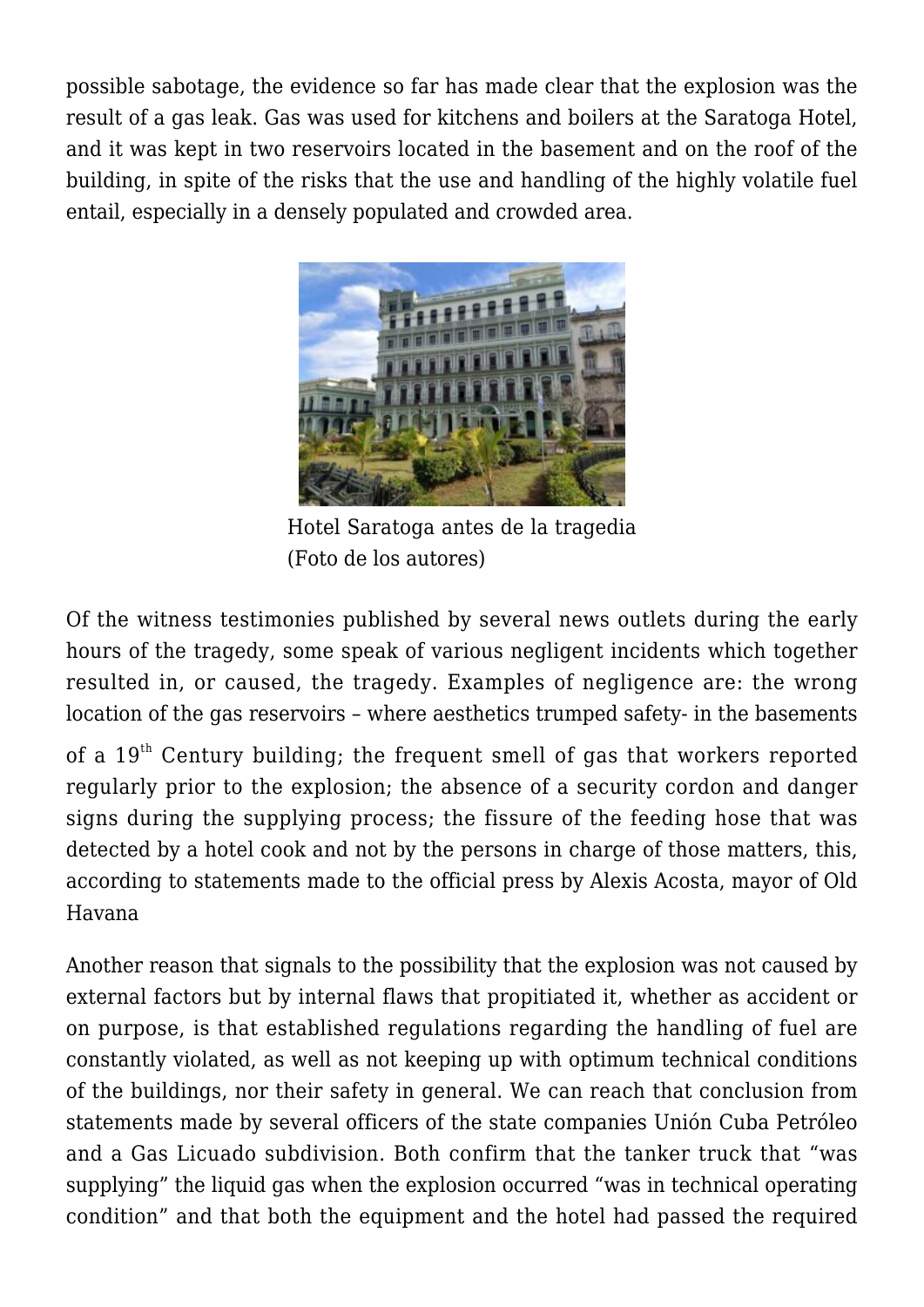inspections recently in accordance with current safety norms in the island.

In fact, during the extraction of the tanker truck, while debris was being removed, it was corroborated just by looking at it that the truck had not been in use for long and that it suffered almost no damages in spite of its proximity to the epicenter of the explosion. Visible damages indicate that the explosion occurred in an area close to the service areas and basements, where one of the reservoirs was located, about 55 yards from the main kitchen, as several hotel workers have confirmed to *CubaNet*.

As far as safety at this facility and at other similar ones, with practically the same liquid gas storage and handling systems in almost all hotels in the island, CubaNet obtained information at the hotel facilities –by speaking with several Cuban and foreign workers, administrators and officers- as well as from the few publications available and in academic research papers mainly from the tourism schools, and in the Internet, where the subject is seldom broached.

From neglect to "unfortunate accidents"

On September 12, 2020, a falling elevator at the Meliá Habana Hotel, resulted in the death of one hotel guest. Although administrators of the hotel chain described the event as "an unfortunate accident" and the subject has not been mentioned again nor have the findings of a forensic investigation made public. We've learnt from sources close to the forensic reporting that the truth is the "accident" was the result of "prolonged neglect" with respect to "a simple and routine operation" as is "adjusting the configuration of the equipment's speed" which was programmed for a building with more floors where an elevator's speed must be greater.



El hotel Bristol recien inaugurado, a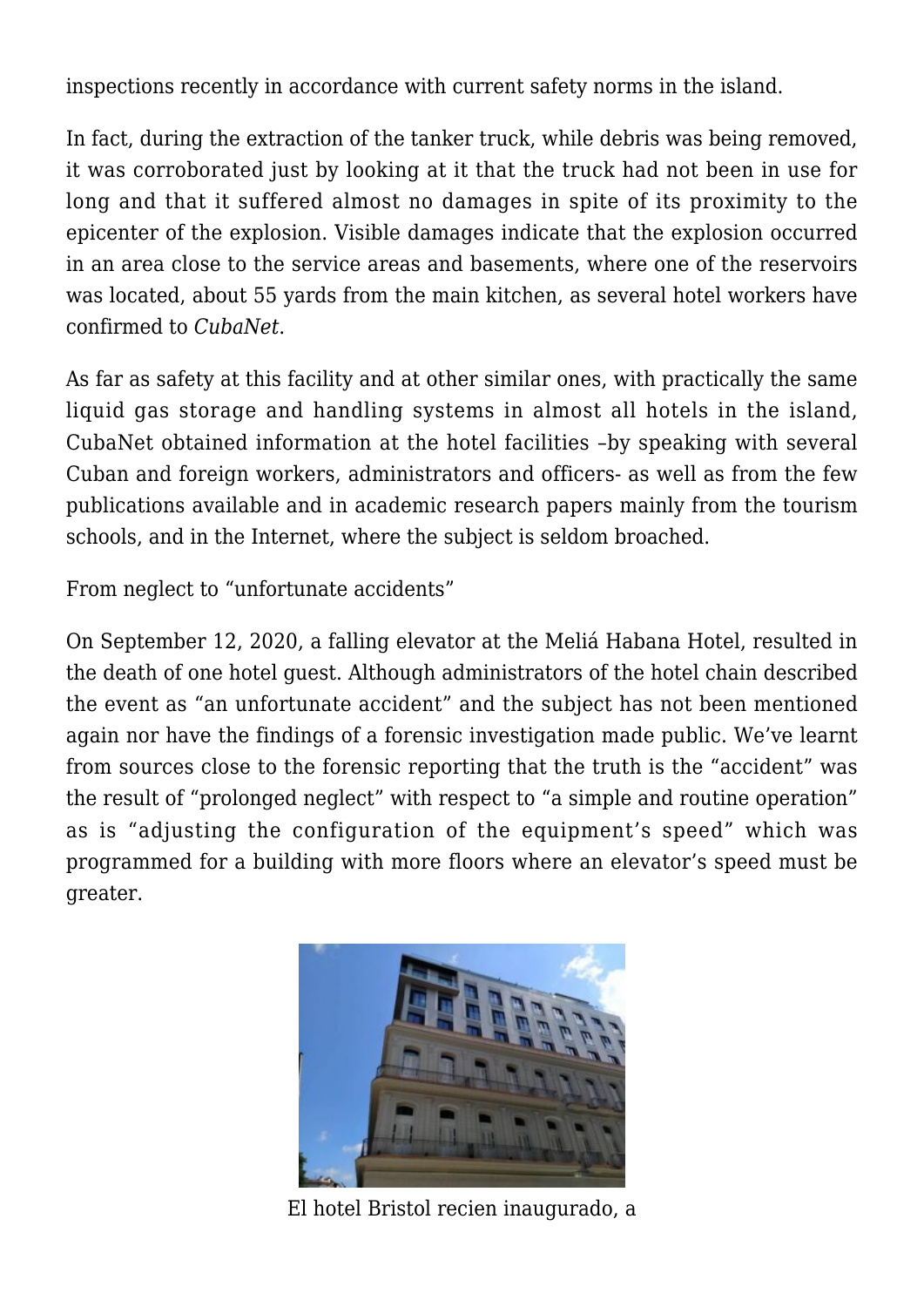unos pasos del Saratoga (Foto de los autores)

"The only explanation is that the required inspections were not done. That was the normal state of things not just in GAESA hotels, until the event at Meliá Habana," states a source close to the Ministry of Tourism, adding: "Don't think that things are stricter now than they were before, they've only set elevator speeds to the minimum, even in the tallest hotel buildings like the Cohiba. But the shortage of spare parts is the same as with transportation and aviation and everything else in this country. As for me, when I have to visit any of those hotels, I walk up the stairs even if it kills me, no elevators for me: I know it's a miracle that any of them are working."

Even so, Meliá and the military at GAESA, owners of the hotel, avoided responsibility by shielding themselves behind technical evaluations of alleged "optimum working conditions" they have scored after safety inspections conducted by a state company (COMETAL) which is handled by the very same owners of the Meliá Habana, a facility promoted as a 5-star hotel and regarded as one of the best hotels in the island.

However, judging from the negative comments posted on TripAdvisor by several clients after their visit to Cuba's hotels, neglect is neither coincidental nor rare, and even some recently-inaugurated, high-standard facilities, like the Manzana Kempinski, the Paseo del Prado, Iberostar's Grand Packard, and even the emblematic Hotel Nacional, are not spared negative criticism regarding bad service, but also the hotel conditions –often described as deplorable- to the extent that some guests have seen their safely and tranquility threatened. That is the reality that recent criticism on TripAdvisor indicates (especially from 2018 and 2019, before hotel closings due to the pandemic) regarding the Habana Libre and even the Saratoga, where many clients have experienced "bad odors", "unbearable noises" and even the "smell of gas."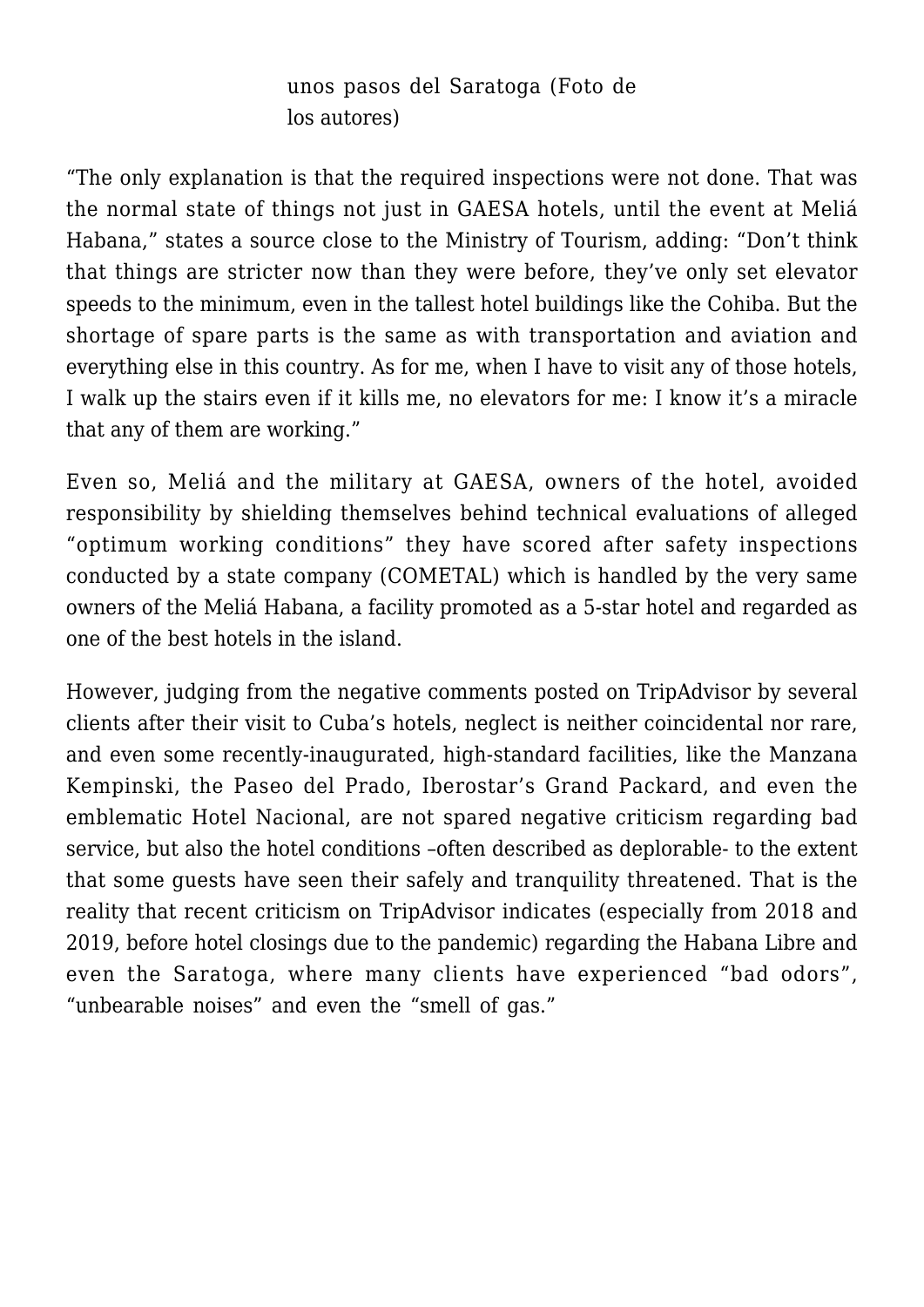

Saratoga de febrero de 2020 (Captura de pantalla)

That was the opinion, in October 2018, of Spanish user XusaS. She described the service from staff who assisted her as "very good" and she praised the comfort of the guest rooms/ However, she wrote about "very strong smell of something like gas" as well as noises coming from one of the bars at the Saratoga.

A similar opinion was expressed by Jackie L, from Miami, Florida, who, in 2015, gave the worst ratings to the Saratoga and stated she was "disappointed." Same goes for user Mike B, also from the U.S., who felt "bad odors" in his room which he blamed on poor sanitation in the hotel's surroundings.

Complaints are few, undoubtedly, but they are constant since the hotel's inauguration, and they reflect that things were not going as well as they should have for a hotel aimed at VIP clients.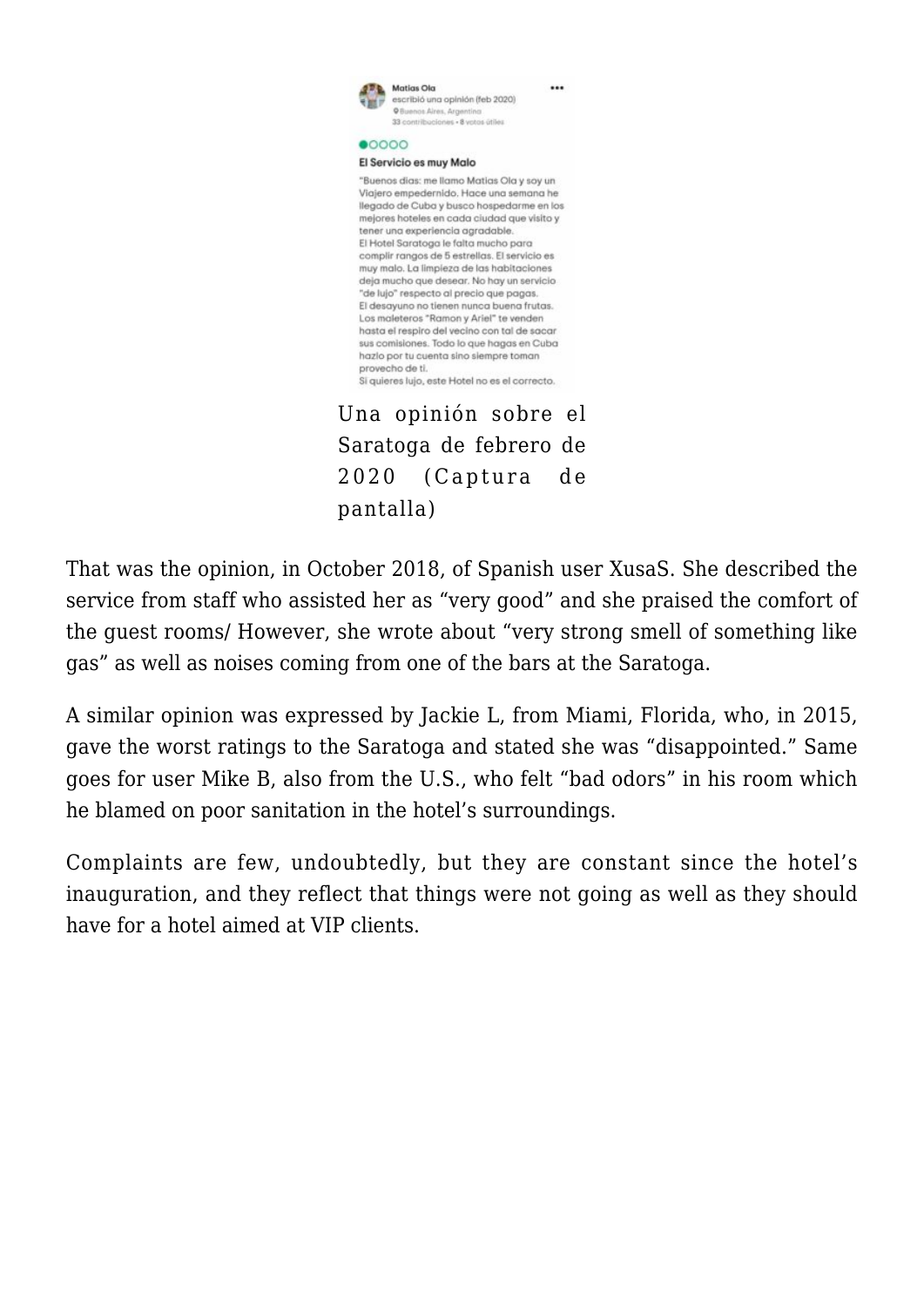

Regarding "strong odors" either from spoiled foods or from gas, and also about other internal matters in the hotel that affected services and caused faulty operations, we spoke to two Saratoga workers, who were interviewed by *CubaNet* under strict condition of anonymity because, following the explosion, both Gaviota S.A. and officials from the Ministry of the Interior in charge of the forensic investigation have threatened with harsh sanctions anyone who gives information to any news medium, official or independent.

"We always joked about the smell of gas, but we never thought something like this would happen," states one of the workers. "It happened all the time, even when there was no (liquid gas) tanker, it was normal, because they told us it was normal (…) when we called CUPET [Unión Cuba Petróleo] or the fire department and they would come and check out the place but they never found anything wrong (…). We always worried about that. (…) Whenever a tanker truck came, the perimeter was never cordoned, no safety personnel was stationed to tell pedestrians to walk across the street instead, at the very least (…) people walked by while smoking. Nothing was done, the area was not under security watch or anything. The (tanker truck) drivers would get out and walk into the kitchen to ask for food to take with them, as happens in ever hotel. This was normal."

"There were (client) complaints about the odors (gas and garbage), so then they spoke to CUPET so that they brought gas with less mercaptan, which is what stinks (…), the liquid gad that is brought to hotels has little odor, precisely so that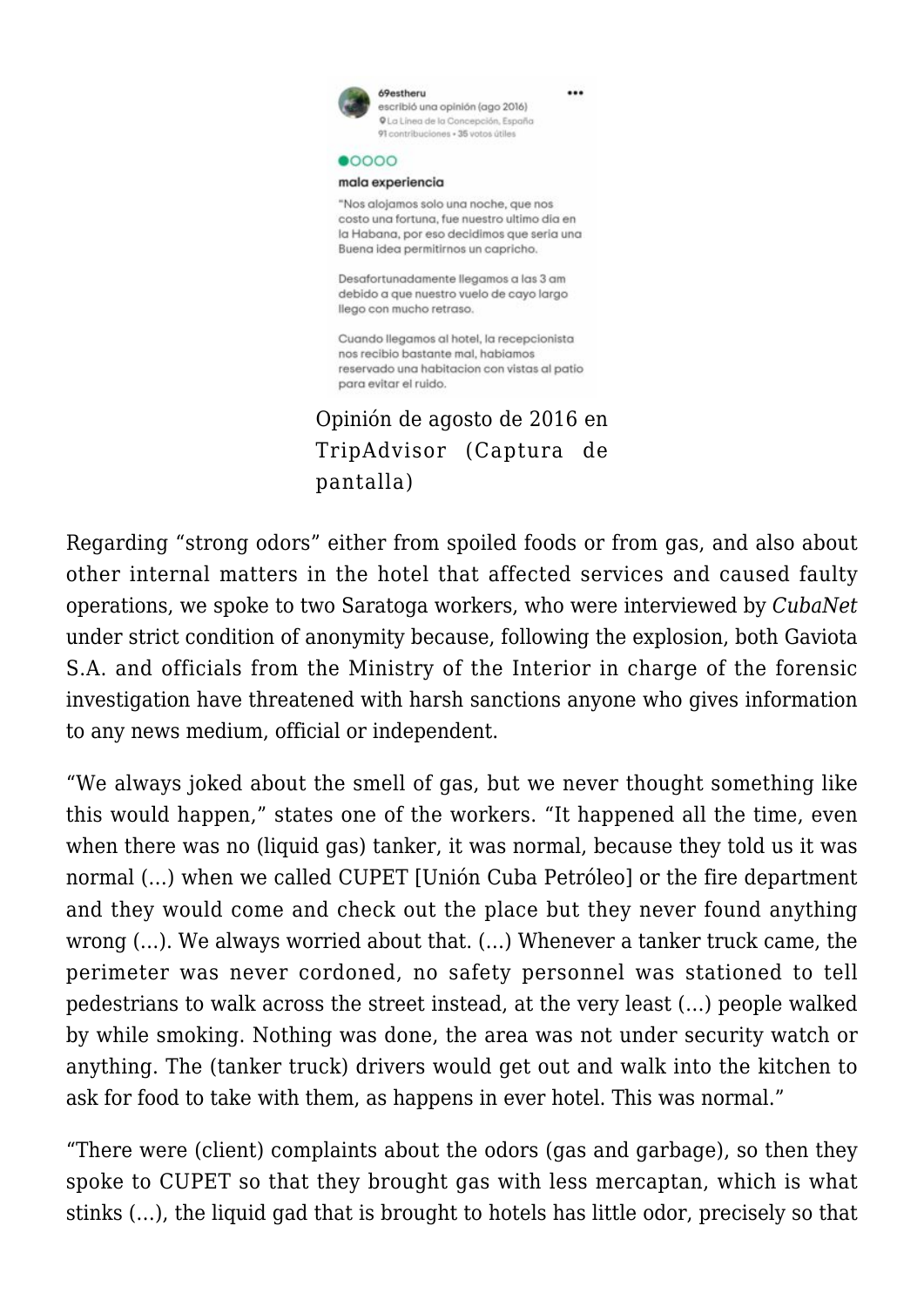hotel guests do not complain (…) they never said that there was a gas leak, only that the reservoir was too close to the kitchen and that when it came time to refill the reservoirs, there would always be some odor that was not dangerous because it was almost undetectable (…). With the garbage, we reached an agreement for the daily pick-up and air-tight containers were bought. However, at times three days would pass, even a week, and the pick-up truck would not show up, so we would place the garbage that spoiled in the refrigerators or find a truck and take it ourselves to the landfill," stated another source.



Hotel Manzana, en el mismo circuito de lujo que el Saratoga y con un sistema de seguridad similar (Foto de los autores)

When danger becomes habit

Although hotel safety is one of the weakest areas that foreign management points out when they assume control of any hotel facility in Cuba, very few investigations have been conducted or made public in the island about it. The few investigations that have been made mainly focus on general administrative affairs or on the implementation of service-related technologies, but only superficially do they touch upon, if at all, on problems related to waste, garbage, fuel and substance handling and treatment that could pose a threat to hotel guests as well as hotel personnel.

Some tangential references can be found in several diploma theses at the Tourism schools, but they only address quality-of-service issues. There are also manuals on internal management for use in the classroom, or Luis Benavides' manuals, from the University of Matanzas, about a study conducted at the Villa Trópico Hotel in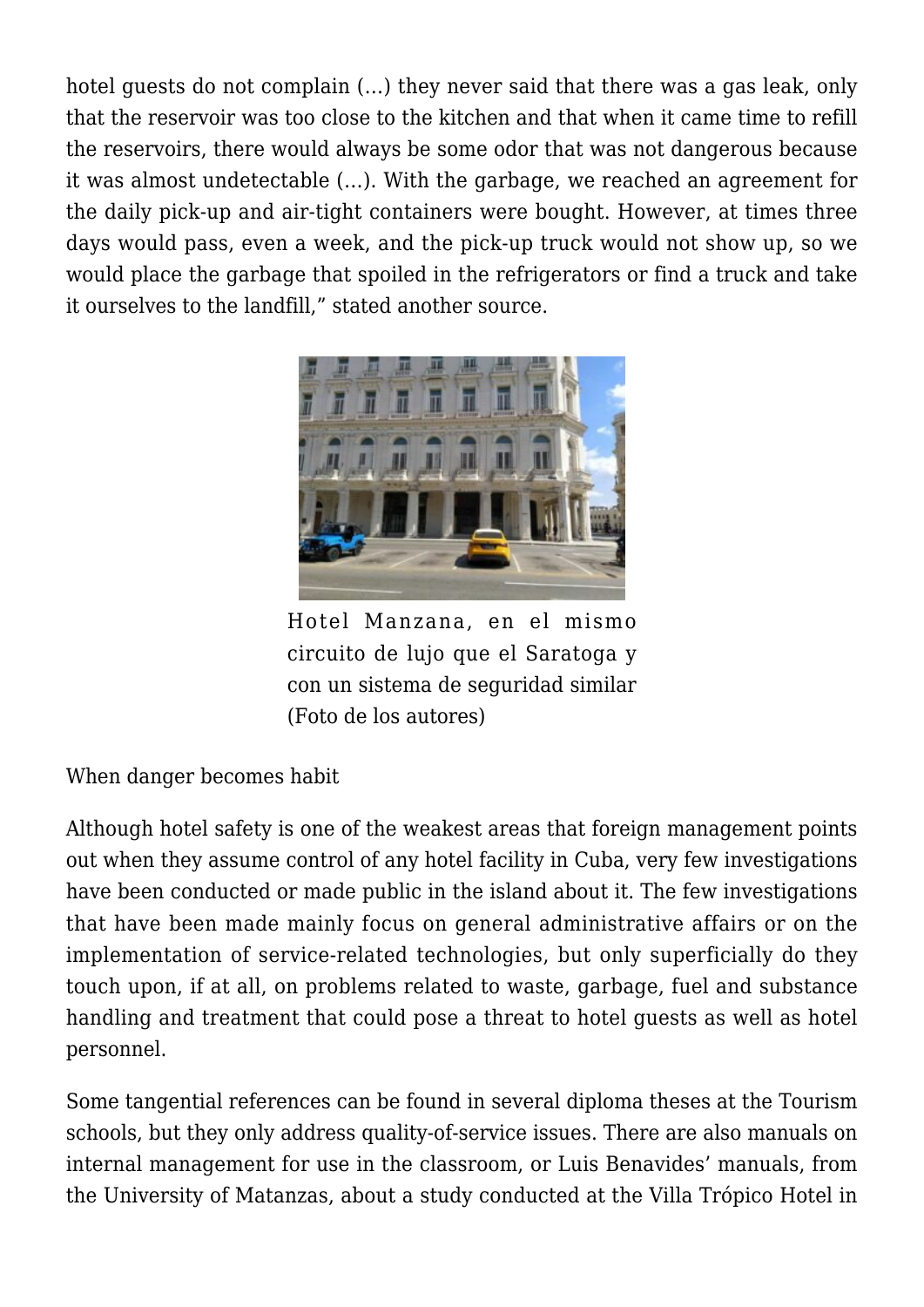Varadero, in 2008. Although it barely covers the problems, this manual is also available on the Internet.

In a private conversation with *CubaNet* journalists during the conduct of this report, the executive director of an important European hotel chain established in Cuba explained some of the difficulties they face on a daily basis regarding the general safety of the hotel facilities that they manage.

"We cannot make joint decisions with the personnel we work with, and there are many subjects about which we cannot even give an opinion, among them those related to maintenance and to the companies we contract; those are negotiated by the Cubans," our source explains. "It's not possible for us to hire anyone, even when paying all the expenses, just to certify the hotel's safety, that is not allowed: negotiation has to be with the entity that they have for that purpose, which is their own entity, with their own regulations adapted to Cuban reality, which has nothing to do with our norms as a foreign company. We are limited to the essential aspects of management, to sales and customer service, but regarding other areas, even when we know that things are not doing well, all we can do is complain and wait to see if they are moved."

Our source continues: "At first, we invited several friends, including very experienced Cubans, to work on the results of the investigations, but that didn't work (…). It dealt with the installation of solar panels in some areas, transforming some facilities and introducing safety-enhancing technologies. We were told that it couldn't be done, that we would not be authorized to do such things, that those were tasks for the Cuban side to perform. It seems they didn't like the word 'budget', or when we said: 'We'll pay for that.' They wanted to continue selling us those services, the certifications, everything that revolves around it. That is their business."

In general, it could be said that, based on what various academic sources from the Tourism schools have said, the safety that the Cuban side should guarantee is not only a business that offers what they cannot provide, but also a forbidden topic, a censored subject, even though it's an area where more deficiencies exist that should be pointed out and that becomes indispensable in the wake of the Saratoga explosion, even when no one still knows the true causes of that tragedy.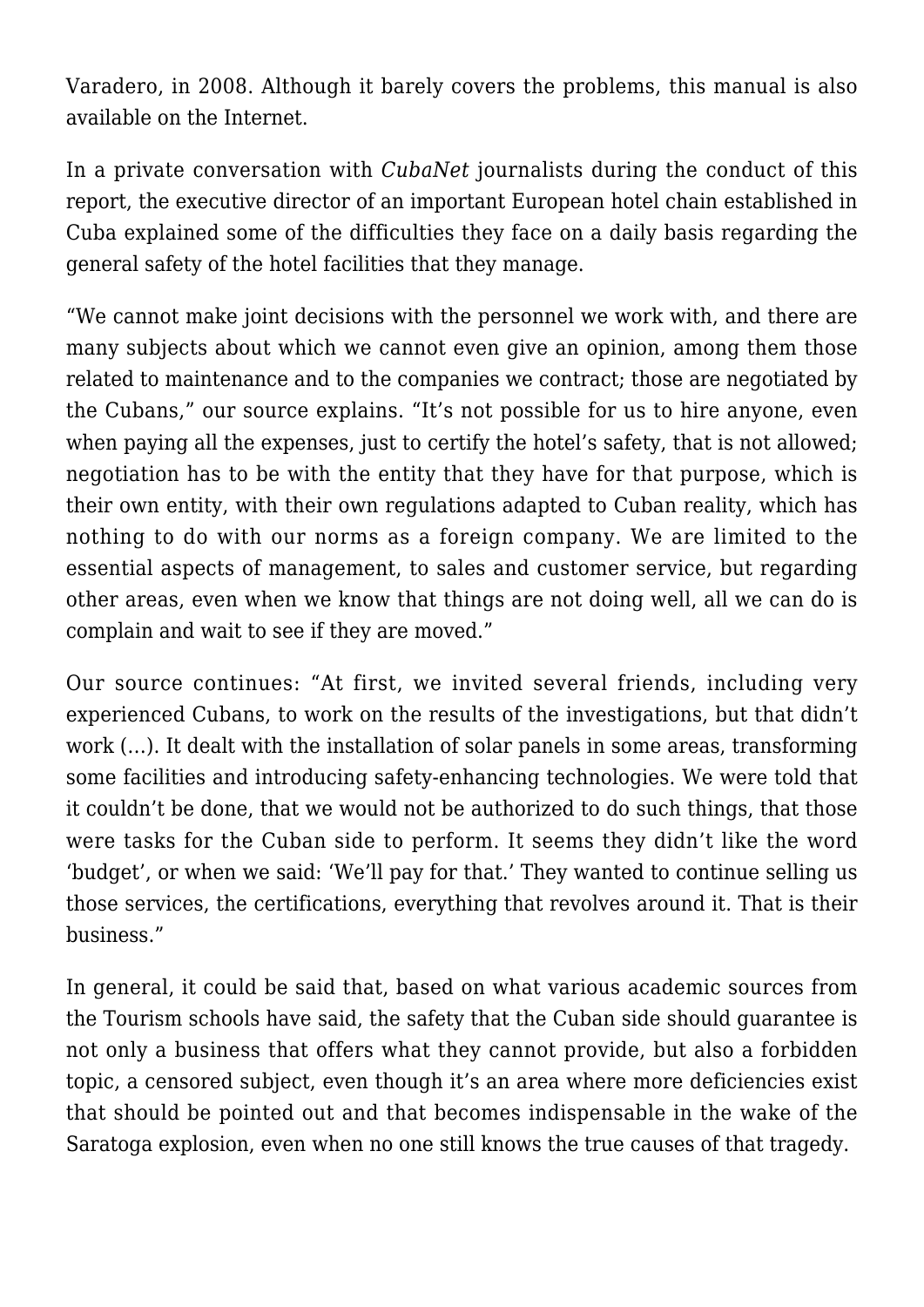

Más dinero para construir nuevos hoteles que para su mantenimiento. Construcción de un nuevo hotel en La Habana (Foto de autores)

"The military doesn't want anyone digging into their affairs," a student about to graduate from Tourism school that we spoke to told us.

"That's so they can avoid being blamed when something happens, like with the Meliá Habana elevator, or smaller things like food poisonings, burns, miscellaneous accidents, all because safety norms are not observed. Try to find one investigation where the subject of safety is broached. There aren't any. However, the complaints from hotel guests indicate that problems keep piling up: from simple things like objects getting lost in a luxury hotel, water treatment, the handling of food, storing substances and waste products, to bigger things like the explosion caused by a gas leak. (…) When someone, be it a student or a faculty member, requests permission to conduct an investigation in specific hotel facilities, you get an outright no. Yet, it is in those areas where they have the most serious problems; everyone knows that nothing is done by the book here, many things are done only because a plan has to be updated, or because someone, having absolutely no knowledge about these things, decides that it must be done, and that's that. What happened at the Saratoga with the gas leak can happen in any other hotel, because they all have maintenance problems, and because everyone wipes their ass with the regulations," states the student, based on his experiences and those of his classmates when they were preparing their graduation theses.

A staff at the Ministry of Tourism also tells us that the event at the Saratoga will change some safety practices, but only until "those who give orders" forget about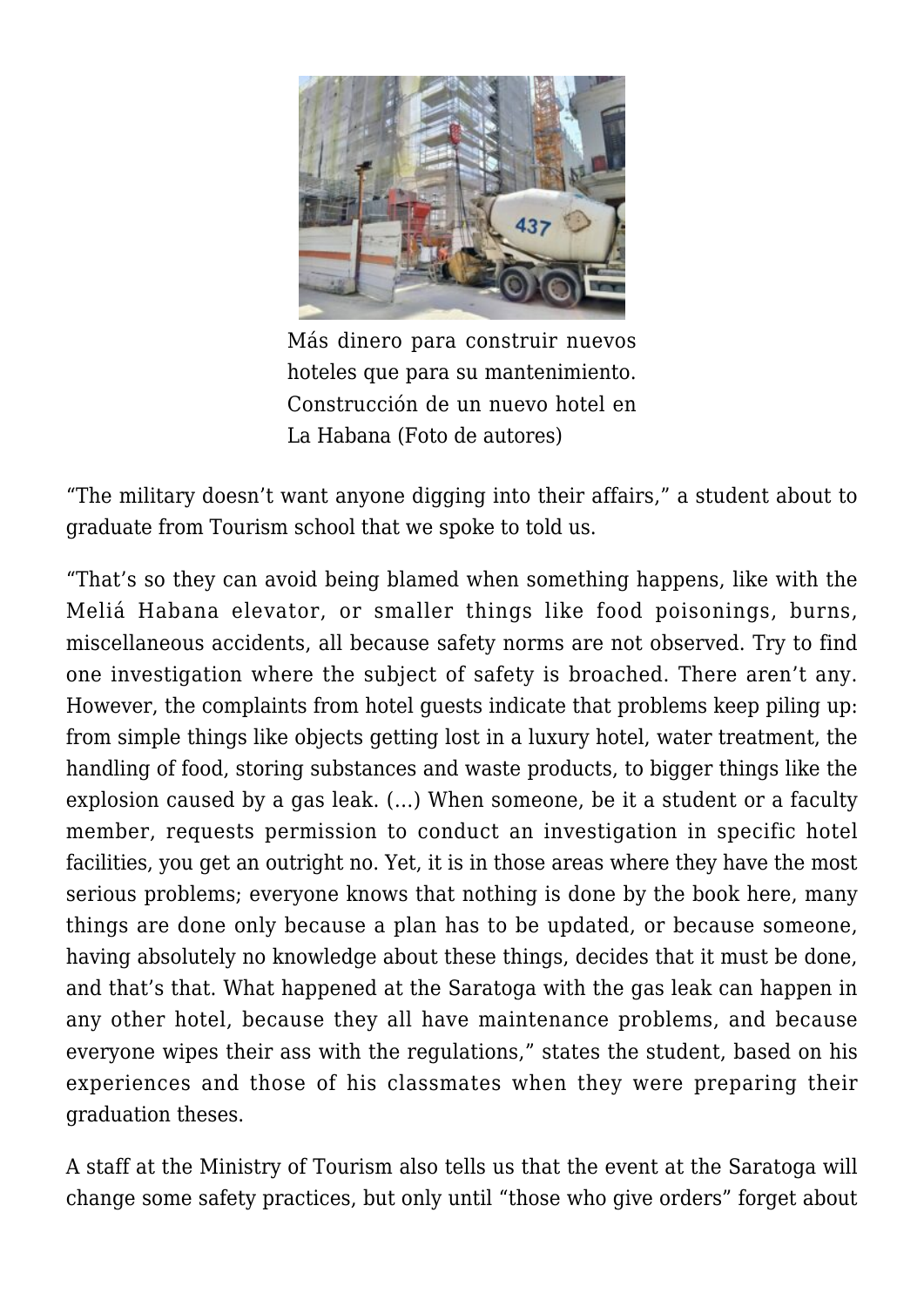the explosion. "It's as if we have gotten used to living with danger, with the notion that 'it won't happen here.'"

"They have ordered inspections at every hotel; now, when the tanker truck arrives, there have to be two guards watching it and no one can stay in the servicing area," according to our source.

"That used to be the practice, but then things got lax. 'Nothing ever happens.' 'Such things don't happen here because this is Cuba, and that's why.' 'You only see that happening in foreign news.' When the Meliá Habana elevator accident occurred, it was the same, all elevators were stopped. And what was the result? More than half of the elevators have to be replaced, but when it comes to money, everything stays the same, it's not mentioned again. (…). The same thing will happen with the gas leak. There are hotels, like the Manzana [Kempinski], that have the same system; at the recently-inaugurated Bristol, very close to the Saratoga, the system is very similar (…), yes, it's a new hotel, but a few years from now and without getting the maintenance it requires, we will see it go through the same thing. I hope nothing like the Saratoga happens again. It's not that a culture of maintenance is lacking in Cuba, well, it is lacking, but it's more about the word 'maintenance' because that means spending money they don't have because they haven't saved as they should have. They build and build and build because the money comes from the state budget, or from the funds that somebody gifted us or lent us, but then nothing gets the required maintenance, or it's done when it's too late, or it's done wrong. A clear example is the Habana Libre Hotel is in such condition it should be demolished. There are guest rooms where the humidity inside the walls is such that if you just touch them, you electrocute yourself. Now they are scared with what happened at the Saratoga, but as soon as their fears subside, they'll start cutting down the budget," stated our source.